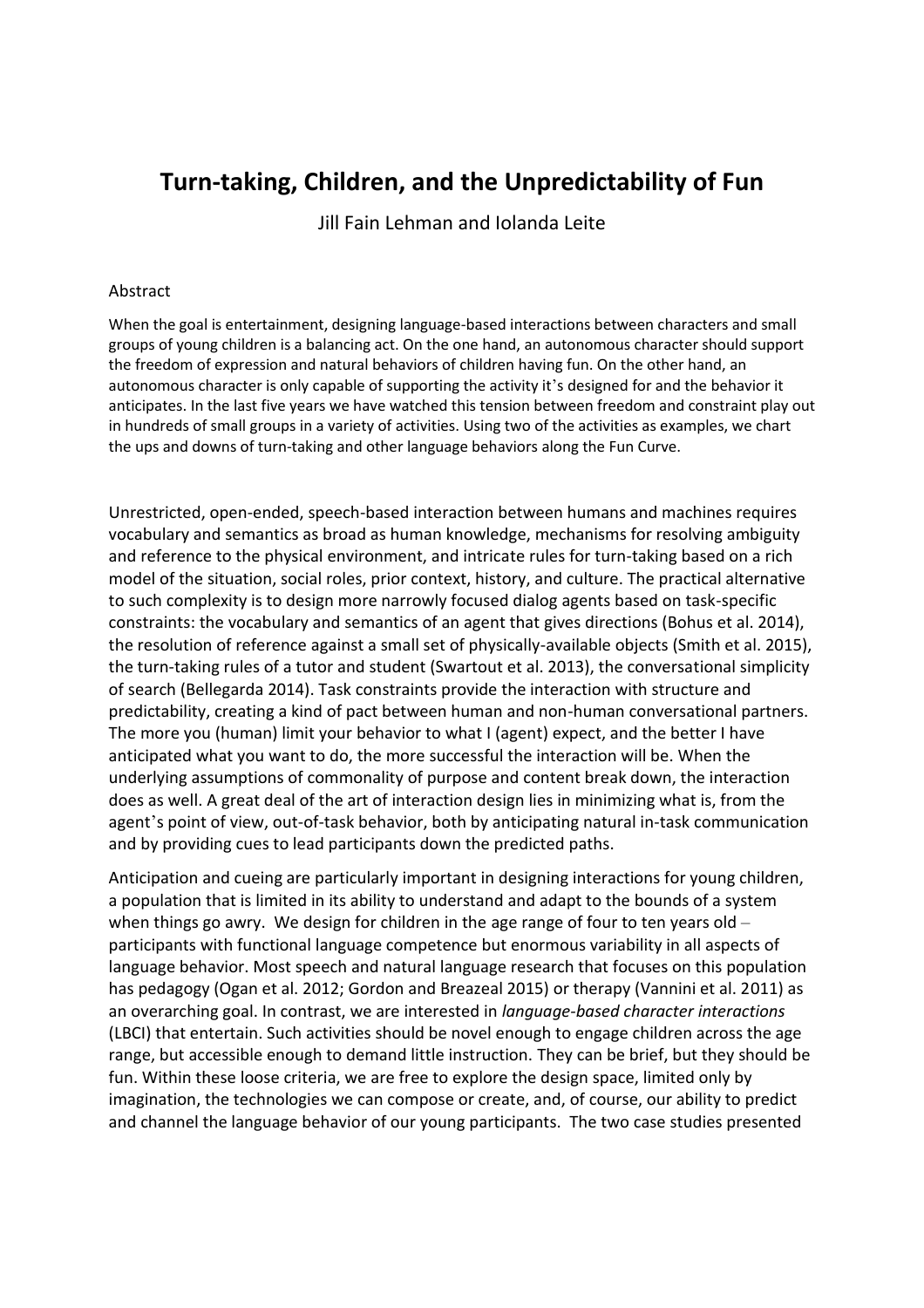here might, at first glance, seem to represent very different points in that design space, but they are highly related with respect to the turn-taking problems and challenges they expose.

# Case Study 1: *Robo Fashion World*

*Robo Fashion World* (RFW) is an animated game in which children dress up an on-screen fashion model by calling out the names of visually-available clothing items and silly accessories. Figure 1 shows a typical moment during play. Edith, an animated robot character, hosts the game; children participate side-by-side in small groups of two to four players, which might or might not include adults. As explained briefly by Edith, there are two main game actions: effecting a change to the model by naming one of the clothing items or accessories on the board, and requesting a picture of the increasingly crazily-clad model to be printed and taken home afterward. The majority of the interaction consists of 20 *choice cycles* during each of which a valid reference to a board item is made, the model changes, and a replacement item appears.



**Figure 1:** *A small group playing, and screenshot of, the animated game* **Robo Fashion World***.*

Between 2011 and 2013, the LBCI Group ran 3 data collections that included RFW, with a total of 177 children, 8 adults and 3 experimenters playing across 60 sessions. To collect natural data to test and develop the technologies needed for an autonomous version of the game, a human performed all of Edith's language understanding tasks using a Wizard-of-Oz design (Kelley 1984). The interface allowed the wizard to signal a clear request for a board item or picture, an unclear utterance that was nevertheless directed to Edith, a long silence, or multiple people speaking at the same time. The resulting corpus contains 9597 utterances, of which 9039 (94%) were spoken by children. Although there were some systematic differences in the participants across the years (for example, adults joined the children primarily in 2011), the behavioral characteristics discussed here hold throughout. Additional details about the data collections, data labeling, and participants' behavior can be found in (Lehman 2014).

### Turn-taking in *Robo Fashion World*

The fundamental rule of turn-taking in adult conversation is "no gap, no overlap" (Saks et al. 1974), an injunction to take one's own turn in a timely manner and avoid speaking over others. Even if such rules were desirable in non-conversational settings like RFW, it would be unwise to expect that young children would have mastered them (Ervin-Tripp 1979). The wizards who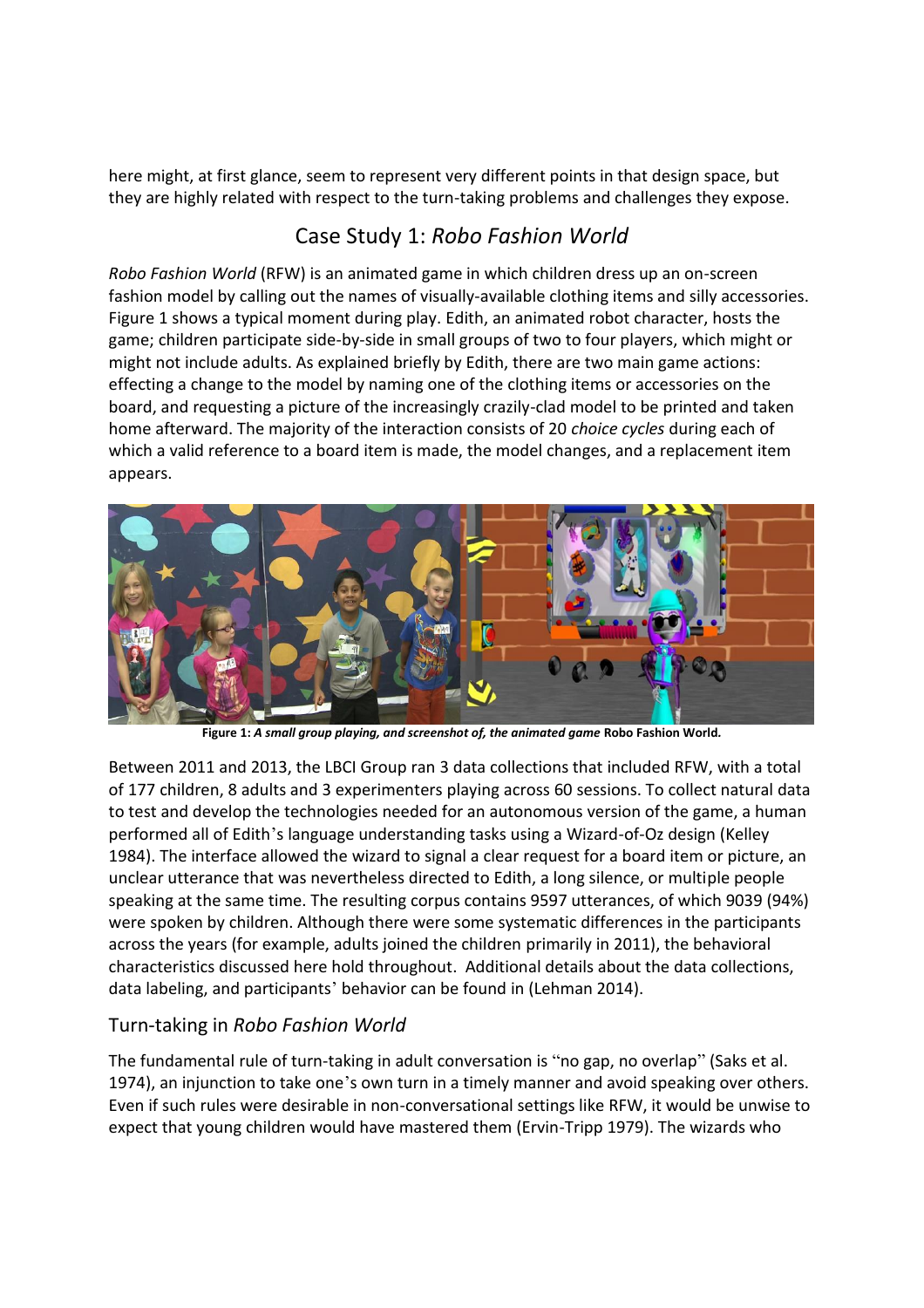performed all of Edith's language processing defined an implicit turn-taking policy by deciding whether and when to make a selection at the interface. That decision was based on a normative understanding of group dynamics during play and the general instruction that the game should both move along effectively and be fun. For Edith to act as an autonomous host in RFW she must also implement a turn-taking policy, preferably one with the same goals. Doing so requires overcoming the effects of two complex out-of-task phenomena: participants' side talk and overlapping speech.

Whenever there are two or more human participants in a character interaction, there is the possibility of side talk between them and addressee identification becomes part of the turntaking problem. If the vocabulary in the side talk is distinct from the vocabulary of the gameplay – which Edith must understand in any event – the addressee problem can be solved by assuming that in-task language is always directed to the character and out-of-task language is not. Unfortunately, as Table 1 shows, our corpus does not admit the simple solution; neither the presence nor the absence of task vocabulary accurately predicts addressee.

| <b>Addressee</b> | <b>With Task Words</b> | <b>Without Task Words</b> |
|------------------|------------------------|---------------------------|
|                  | %corpus (%addressee)   | %corpus (%addressee)      |
| Edith            | 53% (78%)              | 15% (22%)                 |
| Another player   | 7% (22%)               | 25% (78%)                 |

**Table 1:** *Cued/expected task vocabulary does not predict addressee.* **More than 20% of utterances meant for Edith do not contain expected task words while more than 20% of utterances between players do.**

It is not especially problematic that 22% of the utterances addressed to Edith do not contain anticipated task words: less than a fifth of those utterances (2% of the entire corpus) are actual item requests that use unexpected vocabulary (e.g., "the king hat'' rather than "crown''). The remainder are either evaluative statements ("that's my favorite''), partial phrases without actionable meaning, or unintelligible. On the other hand, the 22% of between-player utterances that do contain task words is not so easy to dismiss. Those utterances are either side conversations about naming ("what's that?'' "a mermaid tail'') or negotiations about the next action ("the fairy wings?'' "no, the bat wings''). If Edith were to assume that she is the addressee based on vocabulary alone, she would take the turn in these instances, despite the child's intent. An inability to distinguish between true item requests and side conversations about items will make Edith seem at best incompetent, at worst malevolent.

Of course, distinguishing addressee does not have to be a function of vocabulary alone. Working with data from an early version of RFW called *Mix-and-Match*, we were able to classify utterances as either *to-character* or *not-to-character* with almost 80% accuracy when we included multimodal features like head turn, pointing gestures, and volume in a time- and group-based Support Vector Machine model (Hajishirzi et al. 2012). *Mix-and-Match* was designed with adult and child players standing side-by-side to force a detectable head turn, in service of the eye contact that typically precedes speech. RFW preserved this design element in part because head turn was an important feature in the addressee identification model. As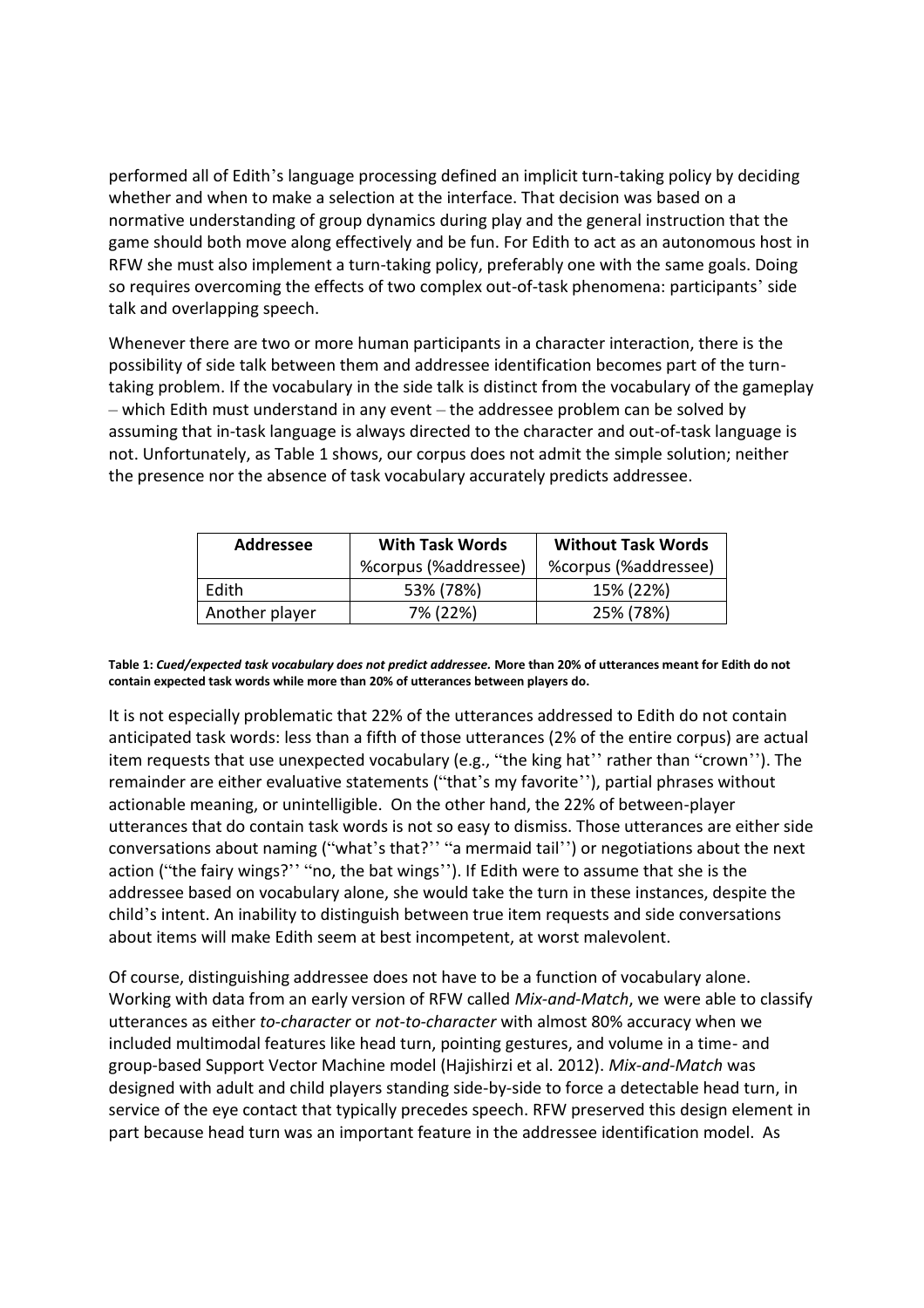adults were phased out of RFW, however, that environmental engineering became less successful because children find the game board to be a strong *situational attractor* (Bakx et al. 2003); unlike adults, they tend to stay visually focused on the board even when talking to other players. Without strong verbal or non-verbal signifiers for addressee, the problem of reliably distinguishing side talk from task talk remains, and Edith's ability to act as the child intends is compromised.

The second challenging language behavior that is ubiquitous across sessions is overlapping speech. This problem shows up in two forms: overlap between a player and Edith, and players overlapping with each other. The children speak over Edith constantly, probably as an inadvertent consequence of the need to make the game easy to understand. Edith's behavior in the choice cycle is purposefully formulaic: she displays idling behavior until the wizard selects an item, then acknowledges the choice to the players ("that's genius!"), turns her back to them as she pushes the red button, names the item and watches the model change, then faces the players to release the turn with or without additional comment and/or gesture. Nothing Edith says during this sequence is critical to the successful execution of the child's request – after the first few cycles, players don't need to hear her to know what is going to happen, so there is no practical consequence to talking over her. Because the wizard is shut out from any additional interface actions until Edith is finished, she appears to simply ignore everything that is said once she has taken the floor.

Ignoring the players' speech is a viable strategy for an autonomous RFW host only if the character takes the floor at appropriate times. Judging the right moment is made more difficult by overlapping speech among the players. Because the wizard was instructed to keep the game moving and fun, Edith rarely expressed that there were "too many voices" and the participants, themselves, were left to self-organize their turn-taking during the requesting portion of the choice cycle. The lack of formal structure affected sessions unevenly. Some groups organized their turn-taking with a simple round-robin and had as little as 10% of their utterances overlap, while others were boisterously chaotic and had more than 80% of their utterances all or partially obscured. Not surprisingly, chaos correlated strongly to group size, but almost all groups had some chaotic moments. Figure 2 shows the variability as experienced by individuals.

As in the case of addressee identification, our goal is not just to describe the language behavior elicited by the wizard's actions but also to replace the wizard's turn-taking behavior with an autonomous capability. To that end we explored the performance of three turn-taking models with respect to a subset of the data (Leite et al. 2013). The *Baseline Model* followed a rule to wait until the end of the first request in the choice cycle, respecting the first speaker's turn boundary but potentially interrupting other players. The *Wizard Model* was a Support Vector Machine that made *take/wait* decisions based on the wizard's actual performance at the interface and the same kind of hand-labeled, multimodal features that were useful for addressee identification. A potential problem with the wizard's data was that it reflected the features that existed at the moment he eventually took the turn, rather than the features that existed at the moment he formed the intent to take it  $-$  a variable delay that might be significant in a chaotic environment. In order to control for the variable delay, the *Annotator*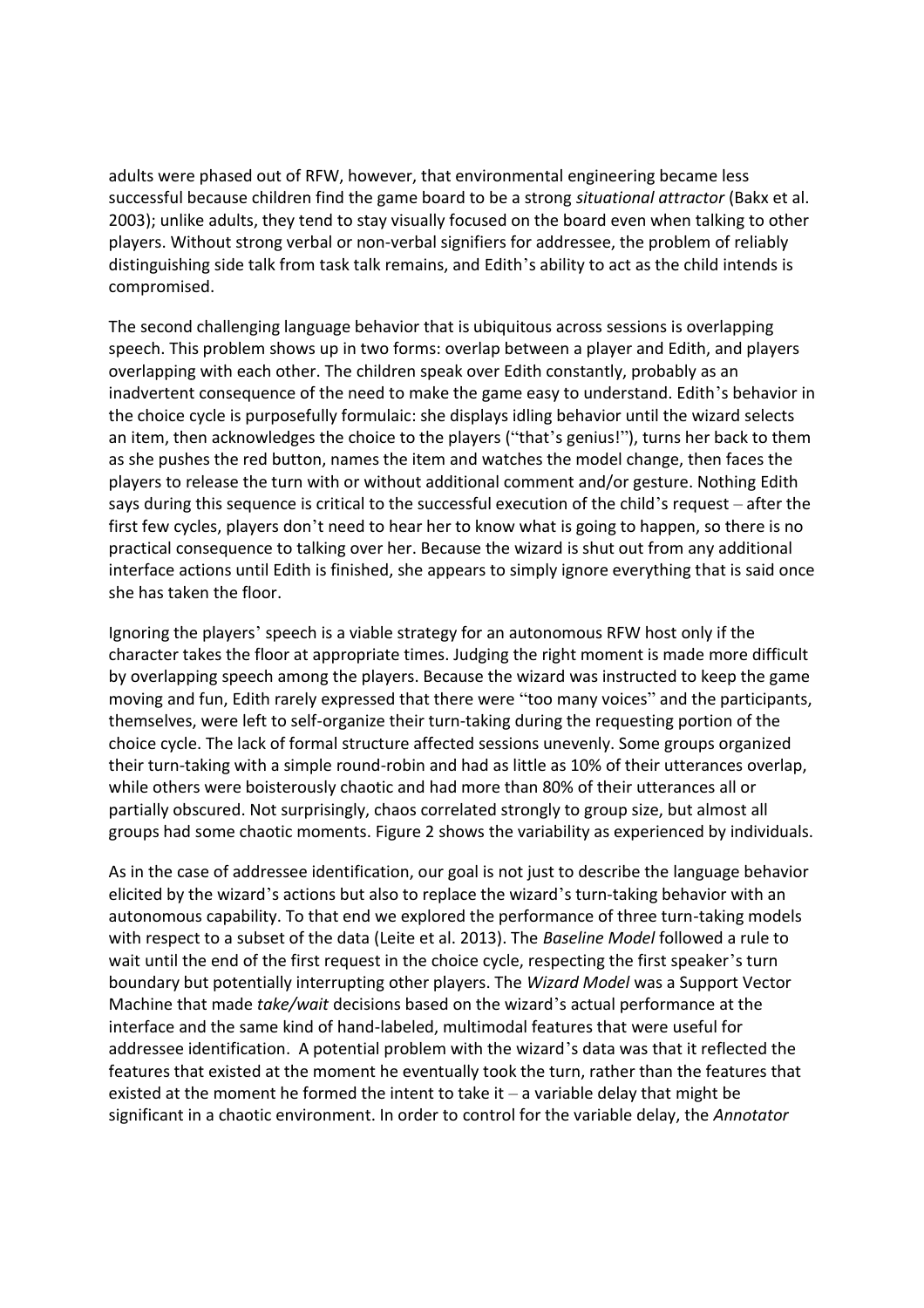*Model* was based on data collected from a set of coders given videotape of the game board and players. Each video segment started at the beginning of a choice cycle and stopped at either an end-of-utterance or within-utterance moment, at which point the coders indicated whether or not Edith should take the turn.



**Histogram of Inter-player Overlap of Utterances**

**Figure 2:** *Quantifying boisterous play***. Almost 60% of the children (105/177) had at least 40% of their utterances overlapped by another speaker. While there are promising new results in sound separation for two voices (Tu et al. 2015), current off**the-shelf speech recognizers do poorly with overlapping speech, even with adult voices. Children's voices are typically harder **to recognize, even without overlap.**

The three models differed on which turn-taking decision to make about 40% of the time. A new set of coders was asked to judge a sample of 1000 decisions where one of the models differed from the others. In general, the judges preferred decisions by the Wizard and Annotator Models. In particular, they preferred decisions that demonstrated aggressive interrupting by the character, thereby minimizing stretches of inter-player overlap and keeping the game moving with rapid changes to the visual display. In other words, the judges voted to have Edith add her voice to the din.

Knowing to take the turn as soon as a valid request has been made is not the same as being able to recognize when that event has occurred. The general problem of separating multiple excited utterances into speech content that can be recognized accurately is unsolved for adults, and undoubtedly made more complicated by the increased variability of pronunciation in young children. Thus while overlapping speech is not, in and of itself, out-of-task behavior, its significant presence has the same deleterious effect of breaking the pact between the human and non-human conversational partners. You (human) may be producing the language I (agent) expect, but I am unable to produce a meaningful action in return.

#### Problems in the Large

On the surface, the language understanding task for RFW seems quite tractable: there are only two meaningful actions the character must respond to and the in-task vocabulary for specifying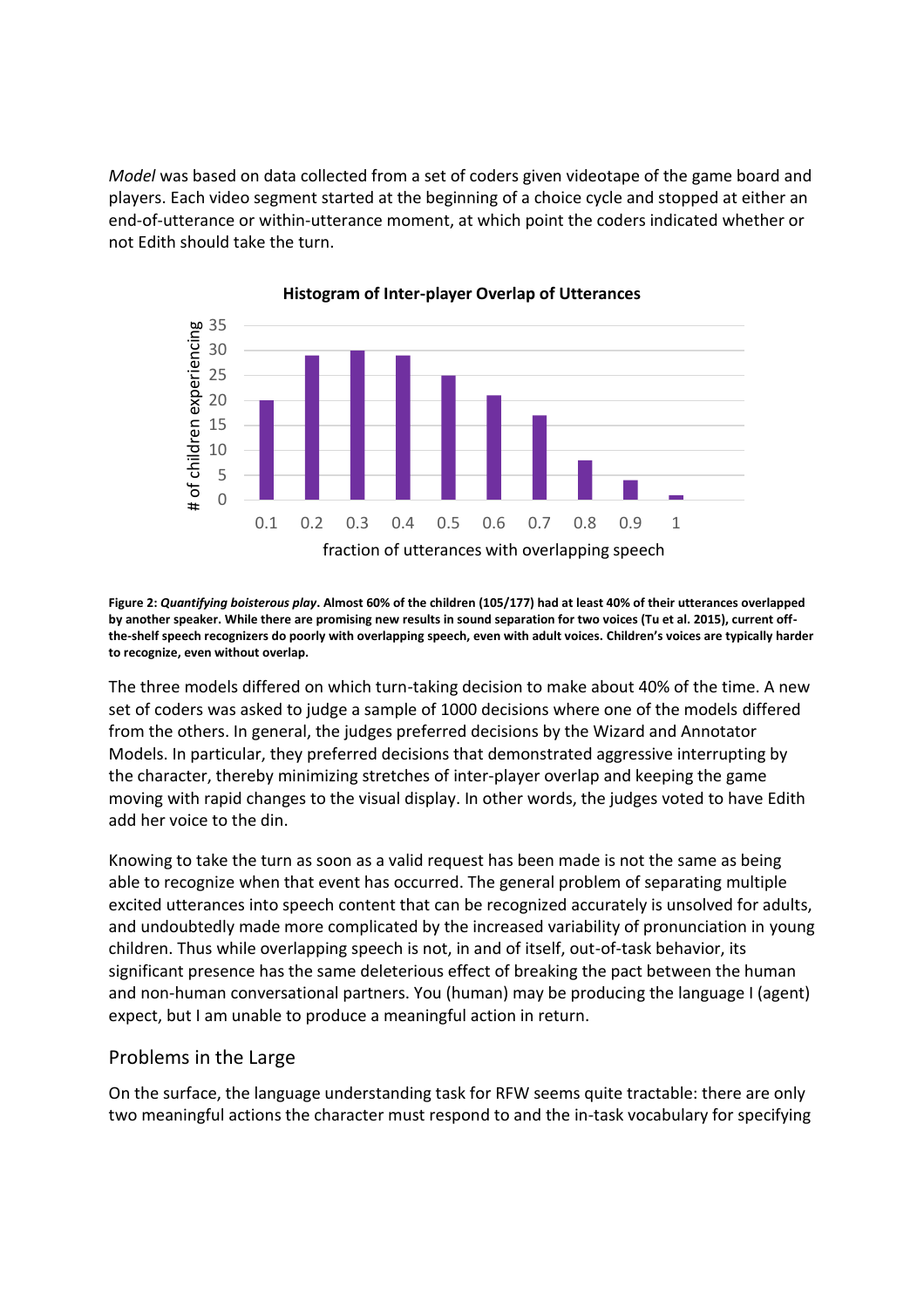those actions is fairly small and visually cued. Side talk that contains expected in-task vocabulary complicates the possibility of autonomous performance, however. The better speech processing is at accurately picking out in-task vocabulary, the more likely that the character will act on a misinterpretation of a clarification dialog between players.

The children's natural turn-taking behavior, while easy to anticipate, is still more problematic. When we watch children play RFW, it is clear that most of them are having fun, and it is particularly clear in the groups that are the least orderly in their turn-taking. Even occasional use of Edith's "too many voices'' response had a sobering, albeit temporary, effect on spirited game play. A pilot study that attempted to use a hierarchy of proxemic, gestural, and verbal cues to make turn-taking less chaotic (but still fun) looked promising (Andrist et al. 2013), but in the subsequent, larger data collection, the modified game showed no appreciable effect on overlap.

Obviously there are design decisions we could make – single child interaction, push-to-talk interfaces, etc. – that would constrain away the effects of side talk and overlapping speech completely. Instead, we choose to try to tame them.



**Figure 3:** *Two children playing, and a screenshot from, the animated side-scroller* **Mole Madness***.*

# Case Study 2: *Mole Madness*

*Mole Madness* (MM) is a two-dimensional side-scrolling platform game, a scene from which appears in Figure 3. One player controls the mole's horizontal movement with the keyword *go*, while the other player controls vertical movement with the keyword *jump*. Without speech, the character gradually slows, falls to the ground and spins in place. The mole's environment contains objects that are typical for this type of game: walls arranged as barriers to go over or between, items that increase health (cabbages, carrots, tomatoes) or decrease health (cactuses, birds, bees), and a special object (star) that boosts the character's speed. Although players are not given any specific instruction other than to move the mole through the world to the flag at the end of each level, the health bar in the upper left corner of the screen updates as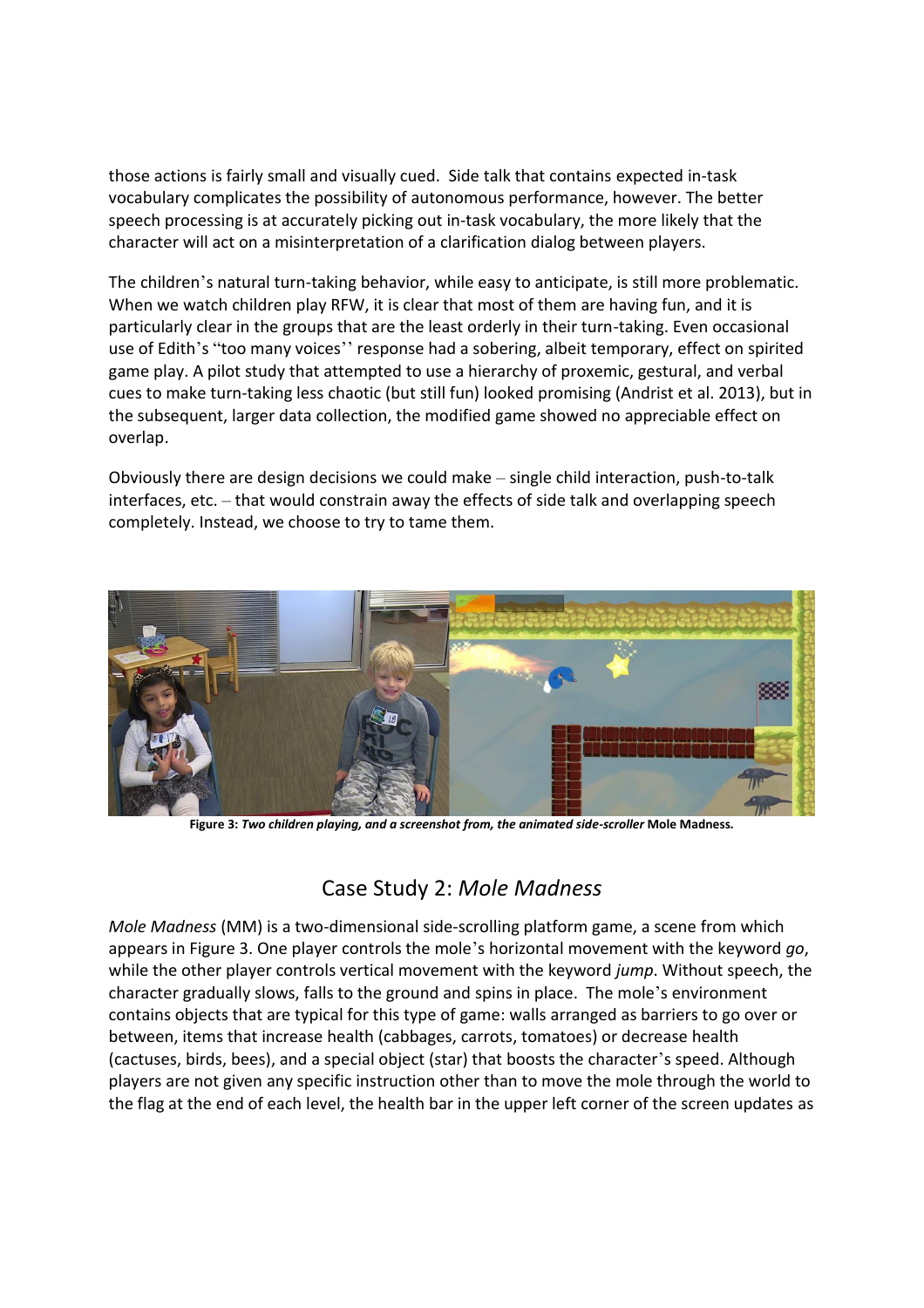the various kinds of objects are touched. Whether through convention or visual affordance, players seem to adopt maximizing speed and/or health as a goal.

We created MM in reaction to the problems in RFW. Where RFW has at least two players, MM has exactly two, the minimum number required to produce speech overlap. Where RFW has 20 or more potentially confusable words and phrases that are meaningful in every choice cycle, MM has exactly two phonemically distinct task words, the maximum necessary to provide each player with uniquely recognizable speech. Where RFW's Edith might add her voice to the acoustic confusion, MM's mole takes its turn through silent action. And where RFW has no disincentive for non-character-directed conversation, MM is fast-paced, with an obvious visual consequence when task talk is supplanted by side talk. In short, an autonomous RFW entails solving hard versions of hard problems, while an autonomous MM entails solving the same problems in their easiest forms – a degenerate point in the same part of the design space for LBCI.

#### Turn-taking in *Mole Madness*

Like RFW, our understanding of *Mole Madness* has grown through multiple data collections over time. Between 2013 and 2015, the LBCI group had 182 children play MM in pairs under a variety of conditions (most of the children also played MM one-on-one with a robot co-player, but our remarks here focus on the child-child games). In the early pilot games (34 pairs), children used Wii controllers in conjunction with *go* and *jump* to move the character. In the next two data collections, 45 pairs of children used only their voices, with the mole's movement generated by a wizard with a two-button controller who was listening out of view of both the children and the game screen. The most recent 12 pairs of children interacted with the mole directly in an autonomous version of the game. Additional details can be found in (Lehman and Al Moubayed 2015).

Both the issues of overlapping speech and out-of-task behavior should be greatly simplified by MM's design. The mole's world is arranged to elicit specific patterns of speech – if children play strategically, then turn-taking should be almost completely predictable. There are flat stretches to evoke repeated, isolated *gos* by one child, steep walls to produce repeated, isolated *jumps* by the other, and crevasses to get through and items to avoid that require coordinated, overlapping, and orchestrated sequences of the two commands by both voices. Together with the rapid pace, the everyday vocabulary and simple semantics of the keywords should make the game accessible to even the youngest players, without the desire or need for side conversation.

Despite such anticipation and cueing, almost none of the predictability that should have followed from the design decisions outlined above actually occurs during gameplay. Overlapping speech is not limited to areas where it is required to maneuver the character because most children discover, to their great delight, that sequences of overlapping *go*s and *jump*s make the mole fly. As a result, overlap can occur anywhere and does so, almost 40% of the time.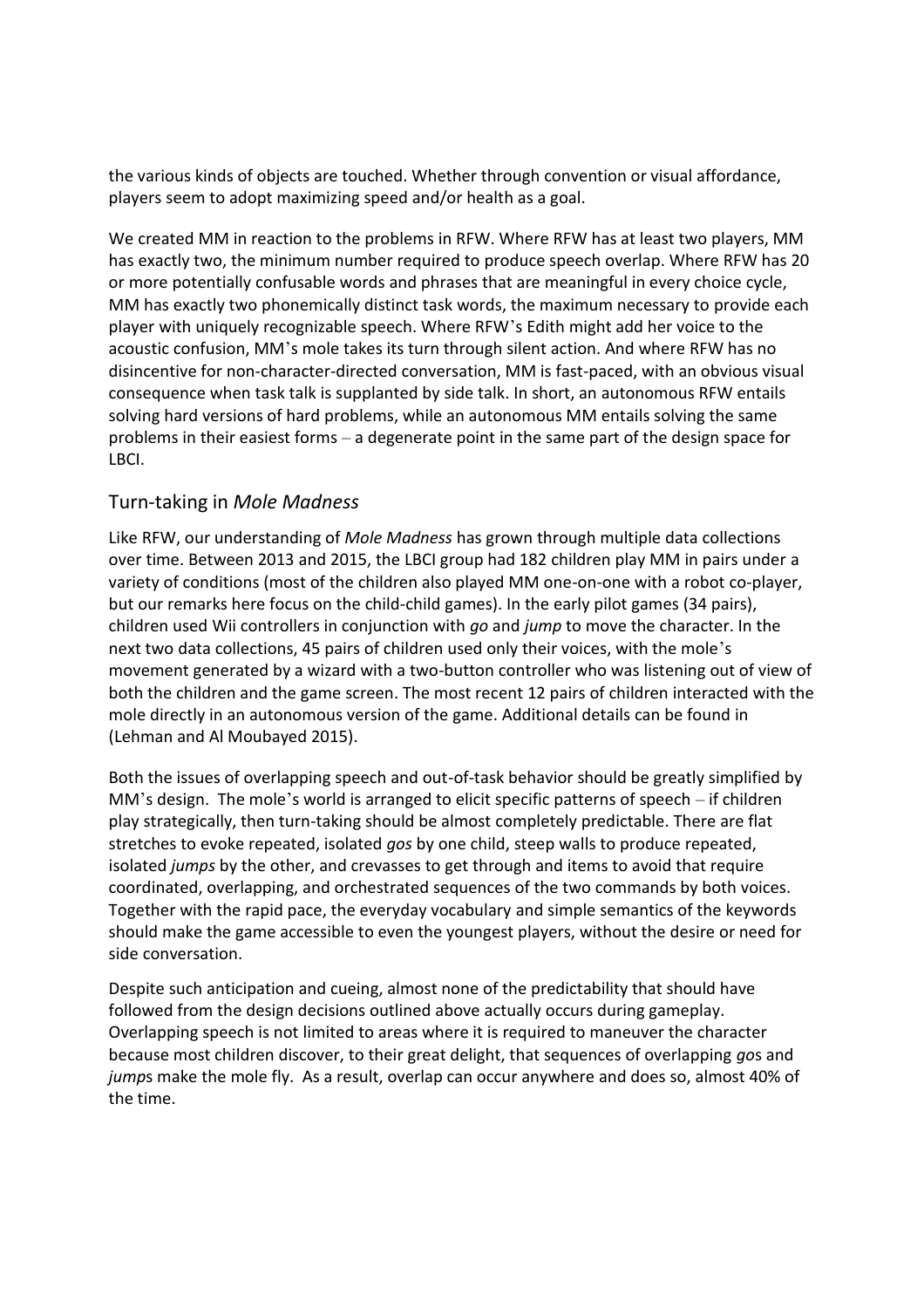Even the keywords, themselves, defy expectations. All players start the first level with wellarticulated, sensible employment of their individual keywords, but as confidence grows, language behavior changes, and children throughout the age range seek to increase the expressivity of the task vocabulary via elision, repetition, and elongation. A clearly pronounced instance of *go* or *jump* takes about 300 milliseconds and has a straightforward cause-and-effect meaning. To get faster movement than full word pronunciation allows, all children spontaneously create *fast speech* forms ("g- g- g- guh go," "jumjumjumjumjump''), crowding multiple commands into the same amount of time. Most children also create *slow speech* forms through elongation ("gooo!" "juuuuuuuuuump") when they want a single, bigger movement, a movement right away, or steady movement at the typical pace. The existence of these different forms, all unquestionably in-task from the child's point of view, adds not only to the complexity of recognizing each command *per se*, but also to the problem of handling speech overlap.

The presence of out-of-task speech is the final complication. The pacing of the game did have an effect – most inter-player speech was both brief and non-conversational ("oh nice start,'' "ah a crow," "yay I got that''). It was also different from side talk in RFW in that the amount was significantly correlated between players, that is, children tended to adopt more or less the same degree of sociability during play. In other respects, however, the phenomenon was quite similar: the overall amount was highly variable across pairs, but almost every pair had some, and about 25% of the utterances contained at least one instance of *go* or *jump*. Side talk with keywords was virtually always about the gameplay itself, encompassing both instructions where misidentification of the addressee would be advantageous ("jump he's falling") and admonitions where misidentification would exacerbate the problem ("no stop saying go").

### Solutions in the Small

Despite the reappearance of the very phenomena we wanted to eliminate, MM did prove to have easier, more tractable versions of RFW's problems. As a result, we were able to build an autonomous version of the game by extending classic, example-based keyword spotting to handle overlapping speech and historical context. The implemented system has been trained on almost seven hours of hand-labeled data from the children in the last wizarded data collection. It contains separate models for non-overlapping *go*, non-overlapping *jump*, overlapping keywords, speech in social utterances, and background noise. It calculates whether to send a *go* and/or *jump* command to the mole every 150 milliseconds, based on the pattern of posterior probabilities for the full set of models over the last 450 milliseconds of game play (for details, see (Sundar et al. 2015) and (Lehman et al. 2016a)).

An evaluation with 12 pairs of previously unseen children showed that the system was more responsive and accurate than a human wizard for all of overlapping, non-overlapping, fast, regular and slow speech (Lehman et al. 2016b). Most important, children were judged to have enjoyed the game. We asked three mothers of young children to code the video of each player in both the wizarded training set (31 pairs) and the autonomous test set using a seven point scale with labeled values at 1 (*ready to do something else*), 3 (*could take it or leave it*), 5 (*very much into the game*) and 7 (*can't drag him/her away*) and unlabeled values at 2, 4, and 6 (Al Moubayed and Lehman, 2015). The average mean across all players in the training group was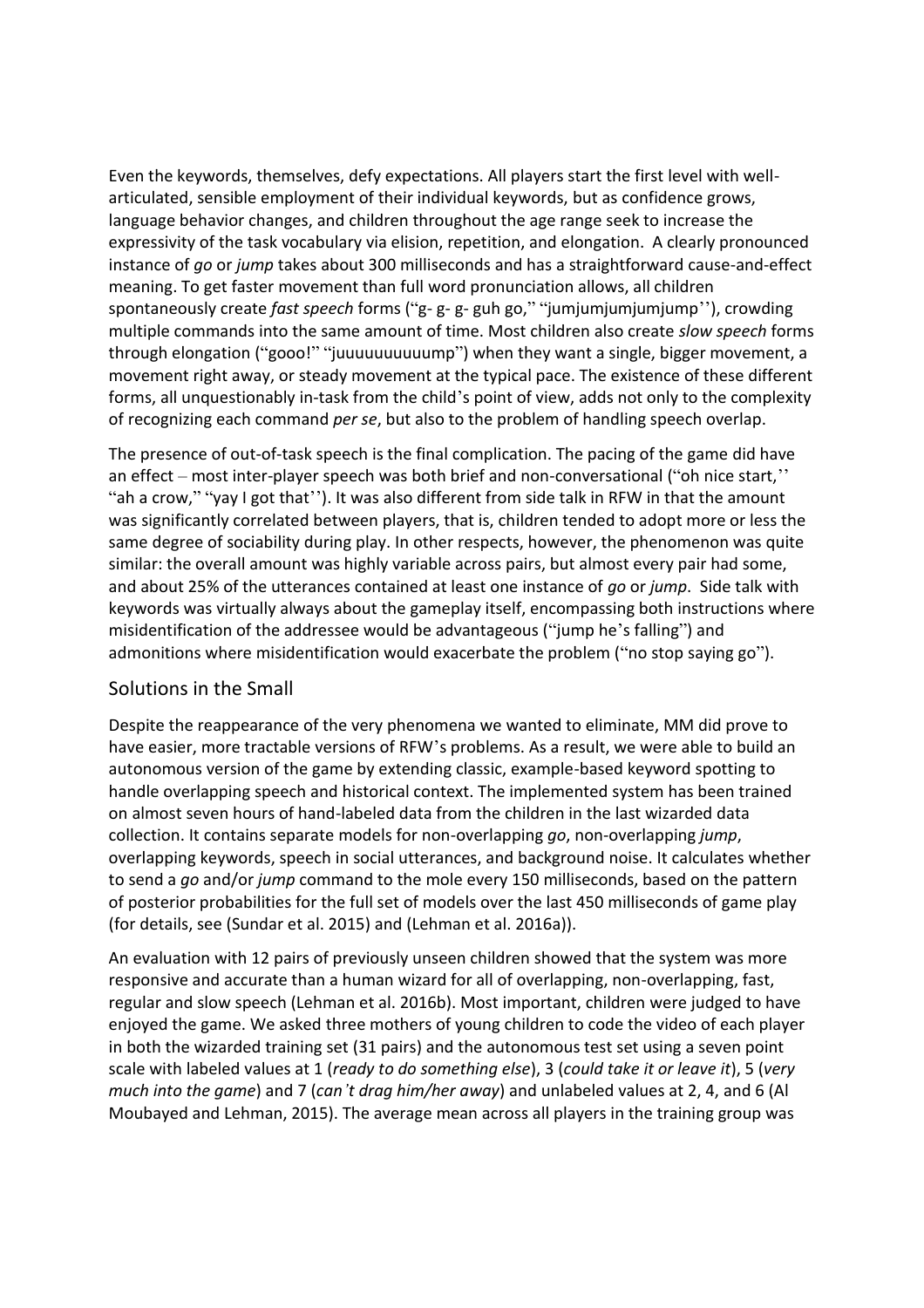3.64, 3.88, and 3.67 (coders 1, 2, and 3, respectively), while the average mean across all players in the test group was 4.68, 5.06 and 4.91. In other words, players who interacted with the wizarded character were judged to feel less than halfway between *could take it or leave it* and *very much into the game* (on average), while players who interacted with the autonomous mole were judged to be solidly enjoying the gameplay.

### Engagement Isn't Fun

Every interaction is a concrete design problem, an attempt to find enough constraint to make what the human does align with what the technology can handle. When natural behavior is inconsistent with those assumptions, it exposes the hard edges of the design. Children who play *Robo Fashion World* have discussions among themselves about which item to choose next, shout their choices out at the same time, and make up "king hat" rather than saying "crown". Children who play *Mole Madness*, on the other hand, tell each other what to do and not to do before and after doing it, take actions that make no strategic sense, and invent new pronunciations of common, everyday words. On the surface, problem behaviors in the two games appear distinct and specific to their respective interactions, but in reality they differ in degree rather than kind. The most important thing about MM is not that it can be implemented as an autonomous system, but that it demonstrates that certain challenges are likely to arise whenever young children are having fun.

More often than not, young children are accompanied by others – parents, babysitters, siblings, and friends. When a character interaction is in danger of breaking down because what is expected is unclear to the child, someone who is older and more capable is always a potential source of guidance for problem solving. Although getting that guidance almost inevitably results in meta-conversation that includes task vocabulary, being able to get it may be the only way the child can successfully re-engage in the interaction. More importantly, children don't just use others for information – they use them to make an already fun experience more fun. In RFW, children who were shouting their choices over each other were smiling and laughing as they did so. In MM, the children who coders judged to be having the most fun were the children with the largest amount of side talk and the ones who were the most synchronous in their volume, pitch, and use of alternate word forms (Chaspari et al. 2015).

The *Fun Curve* in Figure 4 captures this dilemma: the very behaviors that signal we've achieved our entertainment goal appear to be the most problematic for autonomy. In our part of the design space, children's actions become unpredictable at both ends of the curve – when they are disengaged from the task and when they are so engaged that they, essentially, act like children: creative, boisterous, and unreservedly social. Adults can act this way as well, but adults can also diagnose the effect of their behavior on the quality of the interaction, modify their behavior to bring it back in-task, and find enjoyment despite the self-restraint. Most language-based interaction technologies and agent implementations have been the result of anticipating the natural communication of adults; adult self-correction and adaptation is a source of constraint that they assume. When basic capabilities are designed and combined into agents for children, it is typically done in the context of education or therapy, where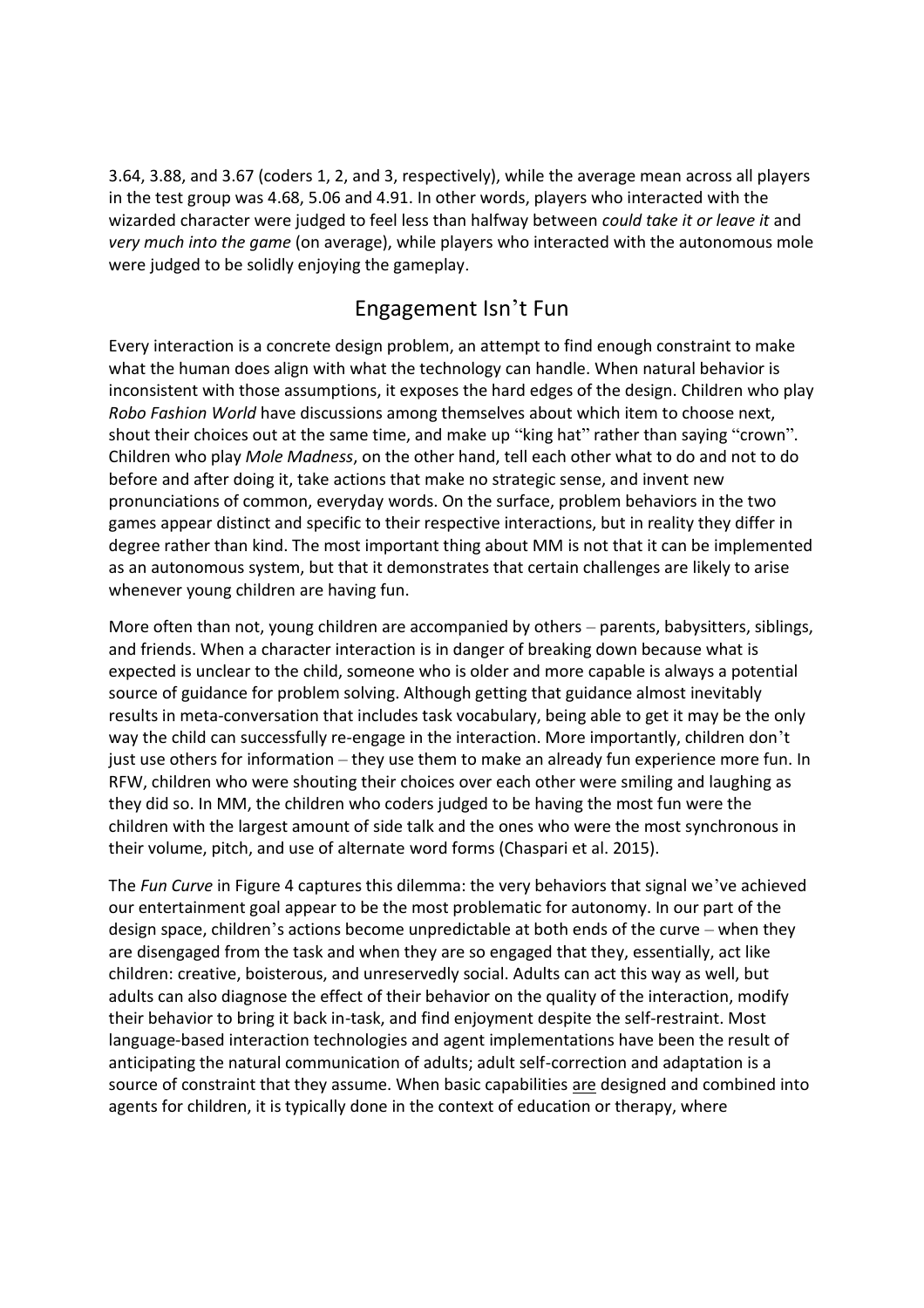engagement is the focus, the efficacy of fun may be debated, and the idea of "crazy fun" is antithetical to the more fundamental requirement of time-on task.



**Figure 4: The** *Fun Curve***. Unpredictability, from the system's point of view, occurs, by definition, when the child is not engaged in the interaction. It also occurs, at least for systems we can build with current technologies, when the child is having too much fun.** 

The solution to the dilemma is a science of fun. Our characters should be able to anticipate what form fun will take and recognize when children are having it. They should have weak methods for easing its most extreme expression back toward a state where the main activity can resume. And, eventually, they should have strategies for actively joining in. If a great deal of the art of interaction design lies in minimizing what is, from the character's point of view, outof-task behavior, then a character that supports fun as its most fundamental in-task behavior will open up a new part of the space of interaction design.

### References

Al Moubayed, S., and Lehman, J. F., "Toward Better Understanding of Engagement in Multiparty Spoken Interaction with Children." 17th ACM International Conference on Multimodal Interaction (ICMI), 2015.

Andrist, S., Leite, I., and Lehman, J. F., "Fun and Fair: Influencing Turn-taking in a Multi-party Game with a Virtual Agent." Interaction Design and Children (IDC), 2013.

Bakx, I., Turnhout, V. T., and Terken, J., "Facial orientation during multi-party interaction with information kiosks." Proceedings of INTERACT, IOS Press, 2003.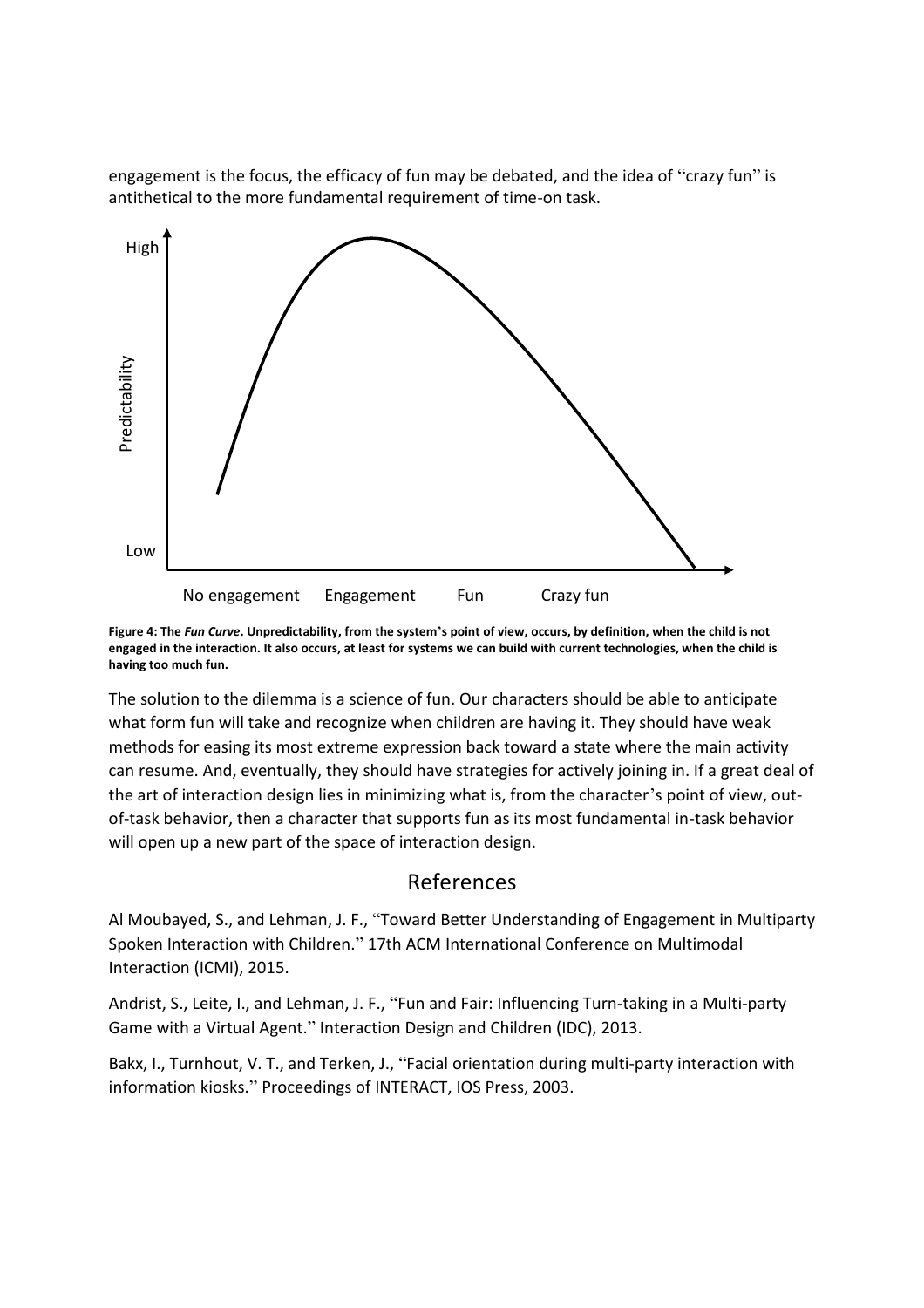Bellegarda, J. R., "Spoken language understanding for natural interaction: The siri experience." Natural Interaction with Robots, Knowbots and Smartphones. Springer New York, 2014.

Bohus, D., Saw, C. W., and Horvitz, E., "Directions robot: in-the-wild experiences and lessons learned." International conference on Autonomous Agents and Multi-Agent Systems (AAMAS). International Foundation for Autonomous Agents and Multiagent Systems, 2014.

Chaspari, T. and Lehman, J. F., "Exploring Children's Verbal and Acoustic Synchrony: Towards Promoting Engagement in Speech-Controlled Robot-Companion Games." 17th ACM International Conference on Multimodal Interaction (ICMI), Workshop on Interpersonal Synchrony, 2015.

Ervin-Tripp, S., "Children's Verbal Turn-taking." Developmental pragmatics, 1979, pp. 391-414.

Gordon, G., and Breazeal, C., "Bayesian Active Learning-Based Robot Tutor for Children's Word-Reading Skills." Twenty-Ninth AAAI Conference on Artificial Intelligence (AAAI'15). AAAI Press, 2015, pp. 1343-1349.

Hajishirzi, H., Lehman, J. F., and Hodgins, J. K., "Using group history to identify characterdirected utterances in multi-child interactions." Proceedings of the 13th Annual Meeting of the Special Interest Group on Discourse and Dialogue. Association for Computational Linguistics, 2012, pp. 207–216.

Kelley, J. F., "An iterative design methodology for user-friendly natural language office information applications." ACM Transactions on Information Systems (TOIS), 2(1), 1984, pp. 26- 41.

Lehman, J. F., "Robo Fashion World: A Multimodal Corpus of Multi-child Human-Computer Interaction." Proceedings of the 2014 workshop on Understanding and Modeling Multiparty, Multimodal Interactions. ACM, 2014, Istanbul, Turkey.

Lehman, J. F., and Al Moubayed, S., "Mole Madness – a Multi-Child, Fast-Paced, Speech-Controlled Game." AAAI Symposium on Turn-taking and Coordination in Human-Machine Interaction. Stanford, CA. 2015.

Lehman, J. F., Wolfe, N., Pereira, A., "G-g-go! Juuump! Online Performance of a Multi-keyword Spotter in a Real-time Game." 5th Workshop on Child Computer Interaction (WOCCI), 2016.

Lehman, J. F., Wolfe, N., Pereira, A., "Multi-keyword Spotting in a Rapid-paced Game for Childchild and Child-robot Pairs." under review, 2016.

Leite, I., Hajishirzi, H., Andrist, S., and Lehman, J. F., "Managing Chaos: Models of Turn-taking in Character-multichild Interactions." 15th ACM International Conference on Multimodal Interaction (ICMI), 2013.